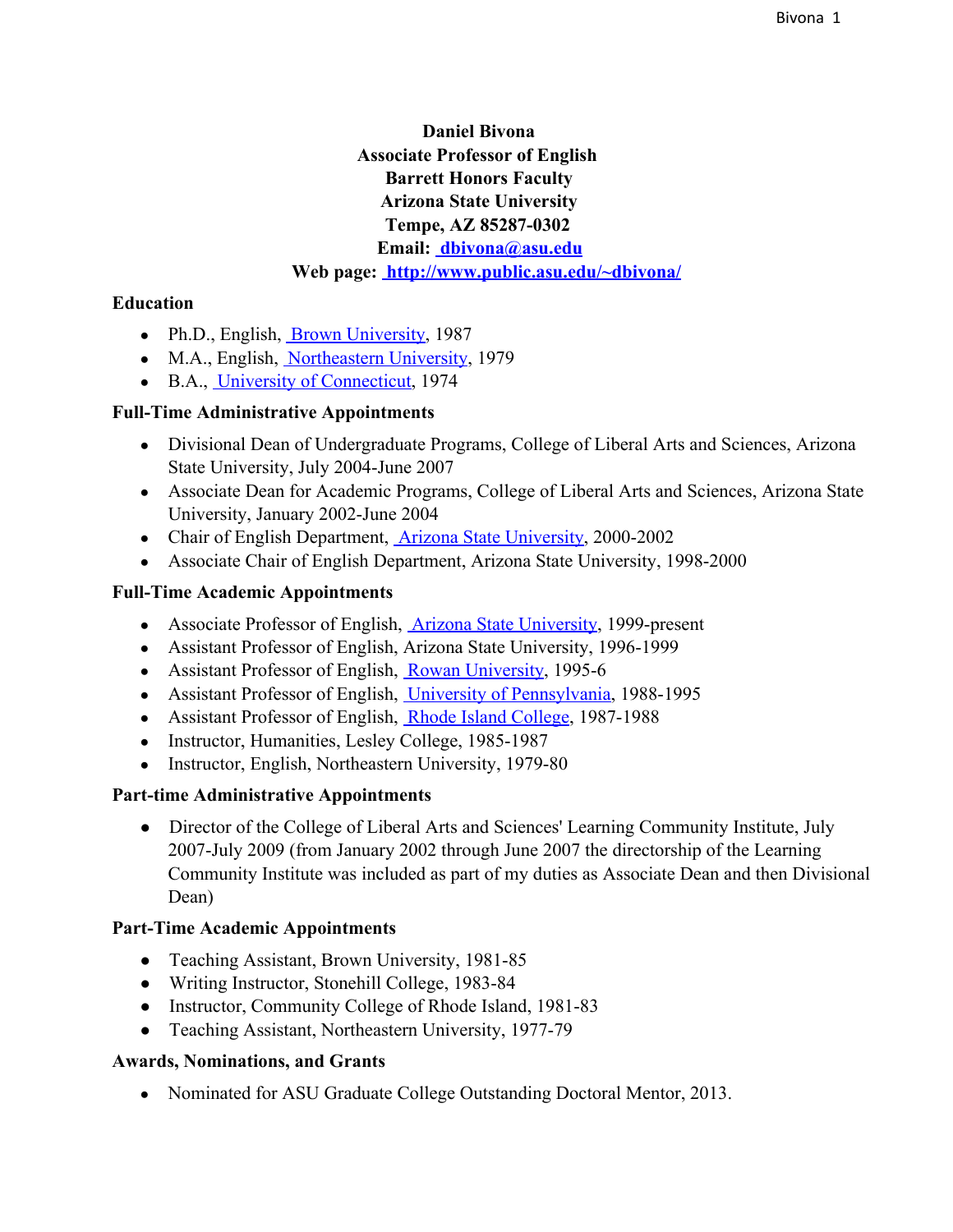- Nominated for ASU Parents' Association Professor of the Year, 2012.
- Principal Investigator on successful Arizona Board of Regents Grant to support development of freshman learning communities (2003-4) [\$50,000].
- Involved in preparing 4 successful Quality of Instruction grants from the ASU College of Liberal Arts and Sciences for English Department faculty (2000-1).
- Preparing Future Faculty Mentoring Award, Arizona State University, 1999 & 2000
- Research Award, The Research Foundation, University of Pennsylvania, 1992 (for *British Imperial Literature, 1870-1940*)
- Research Award, The Research Foundation, University of Pennsylvania, 1989 (for *Desire and Contradiction*)
- University Fellowship, Brown University, 1980-1981

### **Publications and Work in Progress**

### **Published Books:**

- Bivona, Daniel and Roger B. Henkle. *The Imagination of Class: Masculinity and the Victorian Urban Poor* (Columbus: Ohio State University Press, 2006). [Reviewed by Joseph Kestner in *Victorian Studies* 49.2 (Winter 2007): 329-331; Ellen B. Rosenman in *ELT* 51.3 (2008): 337340; Frank Christianson in *Novel* 41.1 (2007): 1625; Ruth Livesey in *Nineteenth Century Literature* 63.2 (September 2008): 272; Diana Maltz in *Literature and History* 17.1 (April 2008): 96.]
- Bivona, Daniel. *British Imperial Literature, 1870-1940: Writing and the Administration of Empire* . Cambridge: Cambridge University Press, 1998. [Reviewed by Anne E. Fernald in *Modern Fiction Studies* 45.2 (1999): 533-535; John McBratney in *Nineteenth-Century Prose* 26.1 (Spring 1999): 172176; Philip Holden in *Jouvert: A Journal of Postcolonial Studies* 3.3 (1999); V. G. Kiernan in *Literature and History* 9.2 (2000): 956; Deirdre David in *Victorian Studies* 43.1 (Autumn 2000): 142144; Patrick Brantlinger in *English Literature in Transition, 1880-1920* 43.3 (2000): 341-343; Brian Gasser in *Notes and Queries* 47.4 (Dec. 2000): 5312; and Brian Young in *Review of English Studies* 52.208 (November 2001): 550-6]. [Reissued in paperback, 2008].
- *\_\_\_\_\_\_\_\_\_\_. Desire and Contradiction: Imperial Visions and Domestic Debates in Victorian Literature*. Manchester: Manchester University Press, 1990. [Reviewed by Bruce Robbins in *Victorian Studies* 35.2 (Winter 1992), pp. 209214; by Peter Hulme in *Literature and History* (1992); by Patrick Brantlinger in *Novel* 26.1 (Fall 1992), pp. 112-115; by K.A. Robb in *Choice* 28 (May 1991), pp. 14812].

### **Published Articles and Chapters:**

- Bivona, Daniel. "On W. K. Clifford and 'The Ethics of Belief,' 11 April 1876." BRANCH: Britain, Representation and Nineteenth-Century History. Ed. Dino Franco Felluga. Extension of Romanticism and Victorianism on the Net. Web [4,000 words].
- . "Introduction: The Condition of England: Industrialism and Social Reform." *The Broadview Anthology of Victorian Prose*, 1832 to 1901. Eds. Lisa Surridge and Mary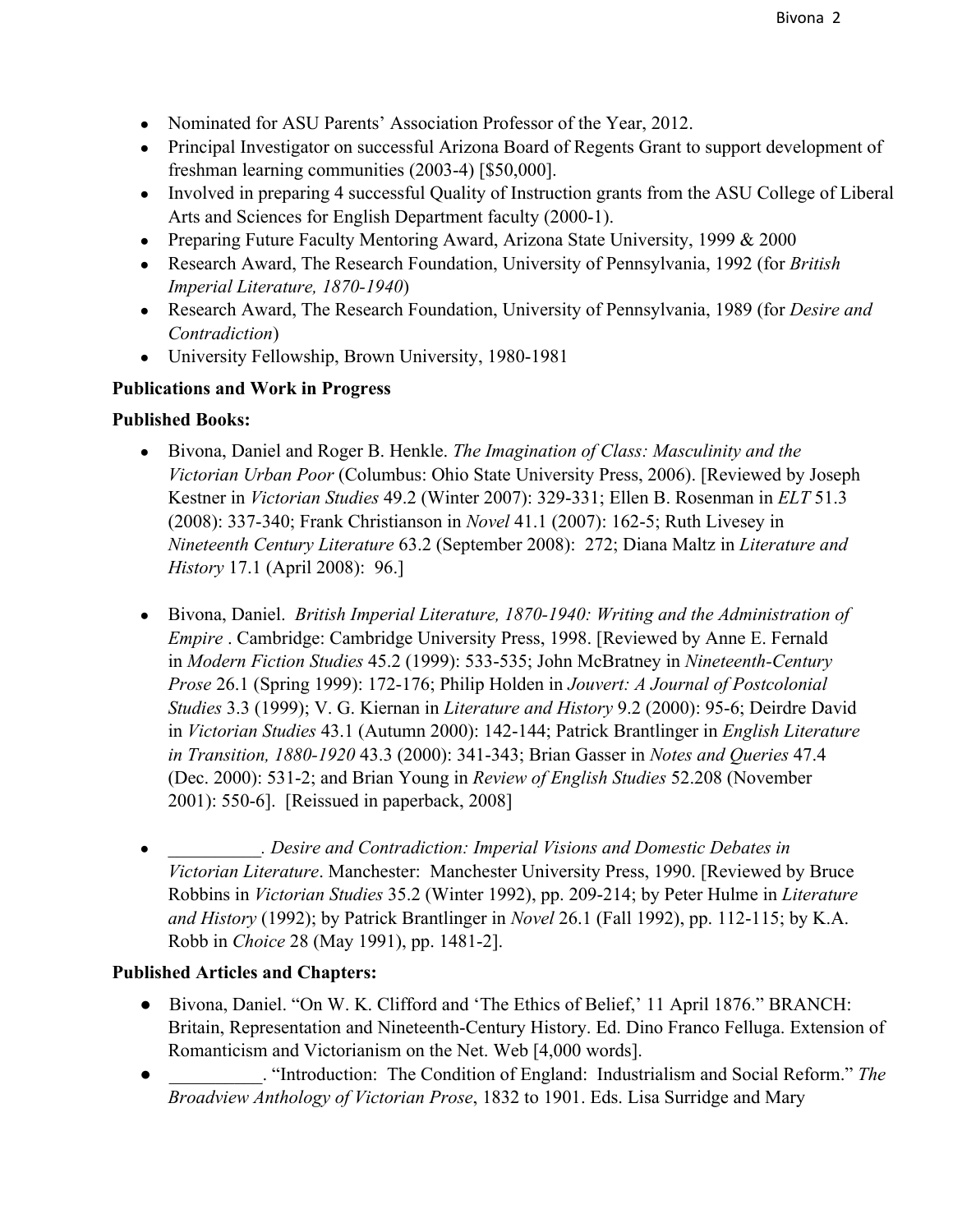Elizabeth Leighton. Toronto: Broadview Press, 2012: 87-92.

- The Eurier State of the American West." ("Richard F. Burton, Polygamy, and the Worlding of the American West." *Victorian World Literatures: A Special Issue of Yearbook of English Studies*. Ed. Pablo Mukherjee 41.2 (2011): 73-93.
- The extending eventy, Pity, and Community: Urban Poverty and the Threat to Social Bonds in the Victorian Age." *Nineteenth Century Studies* 21 (Winter 2007): 67-83 [appeared in 2009].
- . "The House in the Child and the Dead Mother in the House: Sensational Problems of Victorian 'Household' Management." *Nineteenth Century Contexts* 30.2 (June 2008): 109125.
- . "Human Thighs and Susceptible Apes: Self-Implicating Category Confusion in Victorian Discourse on West Africa." *Nineteenth Century Prose* 32.2 (Fall 2005): 71-97.
- . "The Erotic Politics of Indirect Rule: T. E. Lawrence's 'Voluntary Slavery.'" *Prose Studies* 20.1 (April 1997): 91-119.
- . "Playing the Muslim: Sir Richard Burton's Pilgrimage and 'Negative' Cultural Identity." *Borders of Culture, Margins of Identity*. (New Orleans: Xavier Review Press, 1993): 8594.
- . "Conrad's Bureaucrats: Agency, Bureaucracy, and the Problem of Intention." *Novel* 26.2 (Winter 1993): 151-169.
- . "Disraeli's Political Trilogy and the Antinomic Structure of Imperial Desire." *Novel* 22.3 (Spring 1989): 305-325. [Reprinted in Nineteenth Century Literature Criticism. Vol. 79. Detroit: Gale Research Press, 1999].
- The Child-Imperialist and the Games of Wonderland." *Nineteenth-Century Literature* (September 1986): 143-171.

# **Books Reviewed:**

- *● Charles Dickens's American Audience* by Robert McParland. Lanham, Boulder, New York, Toronto, and Plymouth, UK: Lexington Books, 2010. *Victorian Studies* 54.2 (Winter 2012): 374376.
- *● Victorian Vulgarity: Taste in Verbal and Visual Culture*. Eds. Susan David Bernstein and Elsie B. Michie. Burlington, VT and Farnham, Surrey: Ashgate Press, 2009. *The Journal of Pre-Raphaelite Studies* 20 (Spring 2011): 95-98.
- *● Travel Writing in the Nineteenth Century: Filling the Blank Spaces*. Ed. Tim Youngs. London, New York, Delhi: Anthem Press, 2006 in *Nineteenth-Century Contexts* 31.4  $(2010): 389-391.$
- *● Imperial Masochism: British Fiction, Fantasy, and Social Class* by John Kucich. Princeton: Princeton UP, 2007 in *Modern Philology* 107.2 (November 2009): 1-5.
- *● Upward Mobility and the Common Good: Toward a Literary History of the Welfare State* by Bruce Robbins. Princeton and Oxford: Princeton UP, 2007. *Romanticism and Victorianism on the Net* 49 (February 2008).
- *● Victorian Literature and Finance.* Ed. Francis O'Gorman. Oxford and New York: Oxford UP, 2007 in *Review of English Studies* (January 31, 2008).
- *● Outlandish English Subjects in the Victorian Domestic Novel* by Timothy L. Carens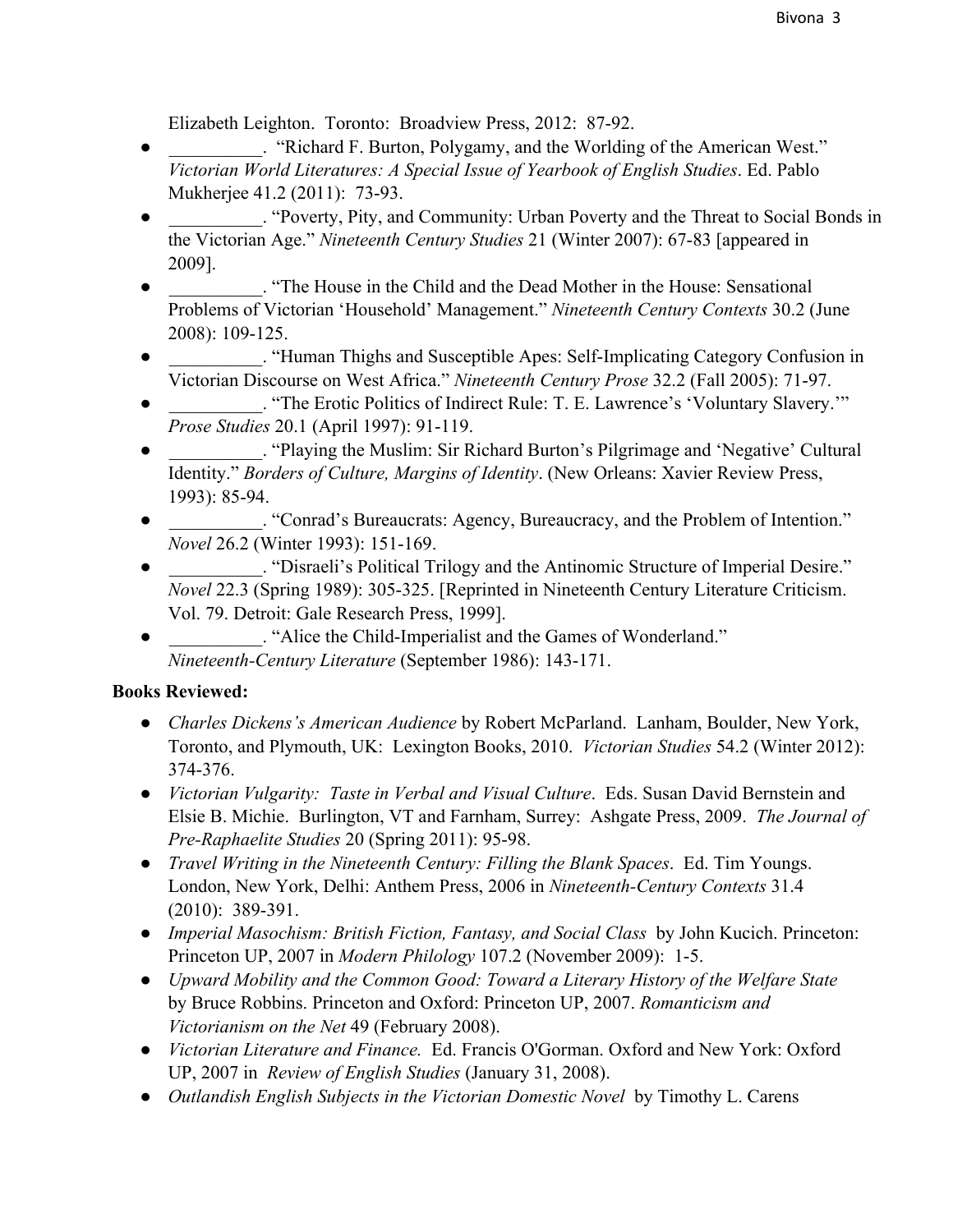(Basingstoke, Hampshire: Macmillan, 2005) in *Victorian Studies* 49.2 (Winter 2007): 34445.

- **•** *Epic and Empire in Nineteenth-Century Britain* by Simon Dentith. New York and Cambridge: Cambridge UP, 2006 in *Nineteenth-Century Literature* 62.1 (June 2007): 127130.
- *● Gender, Race, and the Writing of Empire: Public Discourse and the Boer War* by Paula M. Krebs (Cambridge: Cambridge UP, 1999) in *Nineteenth-Century Literature* 55.3 (December 2000): 428-431.
- *● King Khama, Emperor Joe, and the Great White Queen: Victorian Britain through African Eyes* by Neil Parsons (Chicago and London: the University of Chicago Press, 1998) in *Research in African Literatures* 31.3 (Fall 2000): 2068.
- *● Rule Britannia: Women, Empire, and Victorian Writing* by Deirdre David (Ithaca and London: Cornell University Press, 1995) in *The Journal of Pre-Raphaelite Studies* NS.8 (Spring 1999): 111-113.
- *● Literary Capital and the Late Victorian Novel* by N. N. Feltes (Madison: University of Wisconsin Press, 1993) in *South Central Review* 13.1 (Spring 1996): 56-58.
- *● Exotic Memories: Literature, Colonialism and the Fin de Siècle* by Chris Bongie, *NineteenthCentury Prose* 20.1 (Winter 1993).
- *● Formations of Fantasy*, eds. Victor Burgin, James Donald, and Cora Kaplan, *Wilson Library Bulletin* 62.1 (Sept. 1987): 103-104.
- *● Robert Graves: the Assault Heroic, 18951926* by Richard Perceval Graves, *WLB* 61.9 (June 1987): 88.
- *● Anger: the Struggle for Emotional Control in America's History* by Carol Zisowitz Stearns and Peter N. Stearns, *WLB* 61.8 (April 1987): 70-1.
- *●* Reviews of the journals *Style* and *Language and Style* in *Serials Review* 33.1 (Summer 1980), pp. 20 and 33.

# **Edited Collections in Progress:**

- *Pedagogies of the End: Teaching and Knowledge at the* Fin de Siècle. Eds. Daniel Bivona and Helena Gurfinkel [Call for papers and personal invitations have been issued and contributors have been chosen; due date for contributors to submit essays: February 1, 2013]
- *Abstracting Economics: Myths of Money, Science, and National Ethics in the Nineteenth Century.* Eds. Daniel Bivona and Marlene Tromp. [A collection of full-length articles; completed manuscript currently under review at Ohio State University Press]

# **Monograph in Progress:**

● Bivona, Daniel. *The Natural and Social History of Pluck: The Victorian Discourse on Character and Competition.*

# **Essays in Progress:**

- Bivona, Daniel and Sydney Lines. "The vanishing point of my life': Victorian Children and the Erotics of Scale." [about 90% complete].
- . "Aesthetic Instinct and Sexual Taste: Wilde's Darwinism.

# **Invited Essays in Progress:**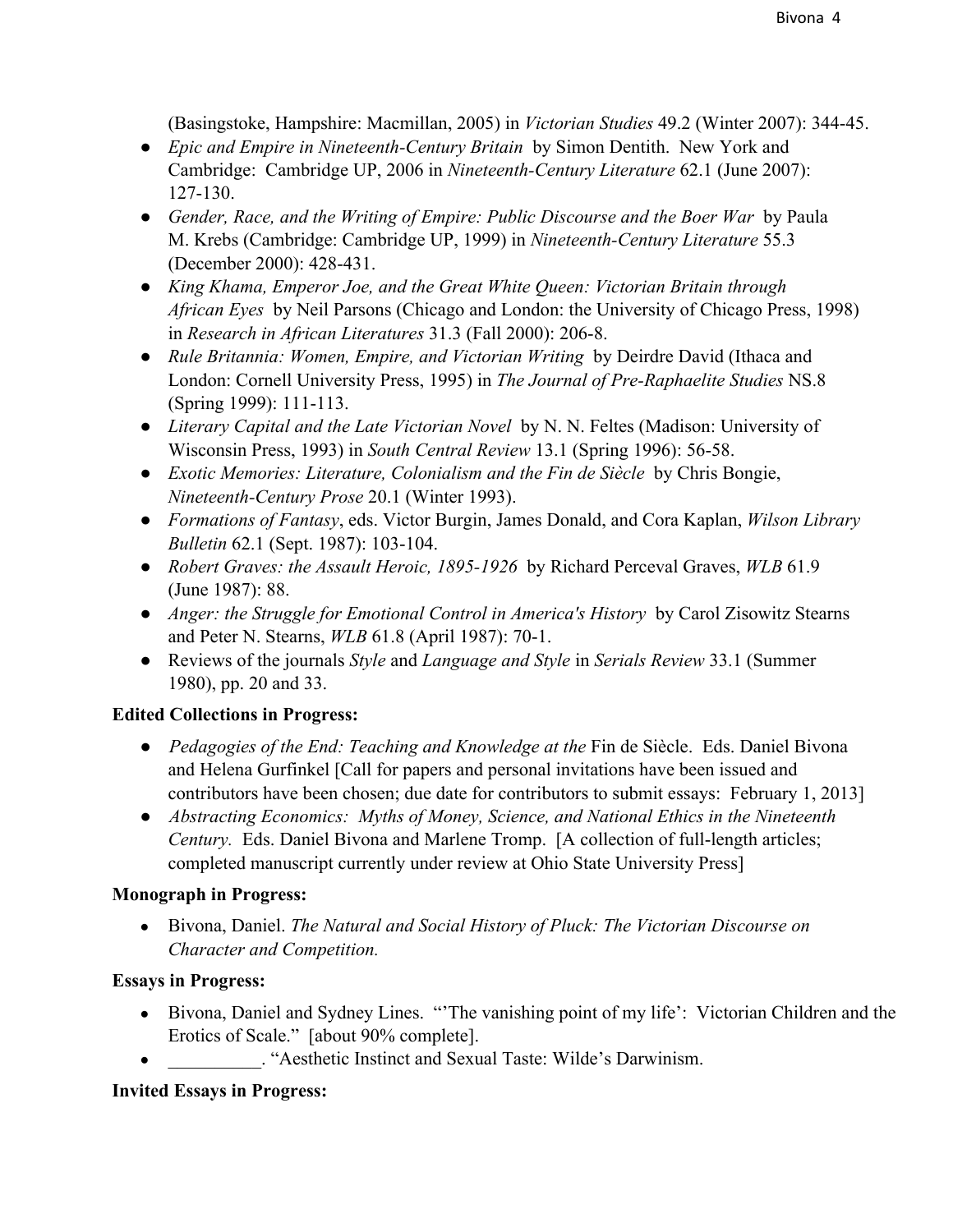- Bivona, Daniel. "How to Avoid the Lure of the Perversions: Krafft-Ebing's *Psychopathia Sexualis* as Public Health Pegagogy." *Pedagogies of the End: Teaching and Knowledge at the* Fin de Siècle. Eds. Daniel Bivona and Helena Gurfinkel.
- The Self-Undermining Philanthropic Impulses: Late Victorian Narratives of Poverty." [invited; completed essay due in Summer 2013 for a collection on Victorian philanthropy edited by Frank Christianson]

# **Invited Encyclopedia Articles in Progress:**

● "Science Writers, Male." *Blackwell Encyclopedia of Victorian Literature.* Eds. Pamela Gilbert, Dino Felluga, and Linda K. Hughes. [final essay to be submitted in Summer 2013].

# **Forthcoming Invited Essays:**

. "The Comparative Advantages of Survival: Darwin's *Origin* and the Economy of Nature." [forthcoming: *Abstracting Economics: Myths of Money, Science, and National Ethics in the Nineteenth Century.* Eds. Daniel Bivona and Marlene Tromp. Ohio State UP]

# **Papers and Panels:**

- Upcoming: "Global and Local Perversions: Krafft-Ebing's Didactic Grand Tour." North American Victorian Studies Association and British Association of Victorian Studies joint conference, Venice, Italy (June 3-6, 2013).
- "Humanity on the Move: Eugenics, Social Evolution, and Prospects for the 'Race's' Rise." Nineteenth Century Studies Association conference. Fresno, CA (March 7-9, 2013).
- "The Disciplinary Difference a Telegraph Makes: Lord Cromer's Networking with General "Chinese" Gordon." North American Victorian Studies Association conference. University of Wisconsin, Madison (September 2012).
- "Ethics Without Religion or Spirituality: W. K. Clifford and the 'Tribal Self.'" Nineteenth Century Studies Association Conference. Asheville, NC (March 21-24, 2012).
- "Self-Undermining Philanthropic Impulses: Late Victorian Narratives of Poverty." International Conference on Narrative. Las Vegas, NV (March 15-17, 2012).
- "How to Avoid the Lure of the Perversions: Krafft-Ebing's *Psychopathia Sexualis* as Public Health Pedagogy." Modern Language Association Convention. Seattle, WA (January 5-8, 2012)
- "Scholarship as Criminality: The Public and Scholarly Life of Eugene Aram." North American Victorian Studies Association conference. Nashville, TN (November 3-5, 2011).
- "An Intellectual on the 'Disintegrating' Effects of Intellect: Benjamin Kidd's *Social Evolution* and the Problem of Intellect." British Association of Victorian Studies conference. Birmingham, UK. (September 1-3, 2011).
- "A really intelligent detonator": Conrad's *Secret Agent* and Social Predictability." Joseph Conrad Society Conference. London (July 7-9, 2011).
- "The Comparative Advantages of Survival: Darwin and the Economic Division of Labor in Nature." NCSA Conference. Albuquerque, NM (March 4, 2011).
- "The Vanishing Point of my Life: *Little Dorrit* and the Erotics of Scale." NAVSA conference. Montreal, CA (November 12, 2010).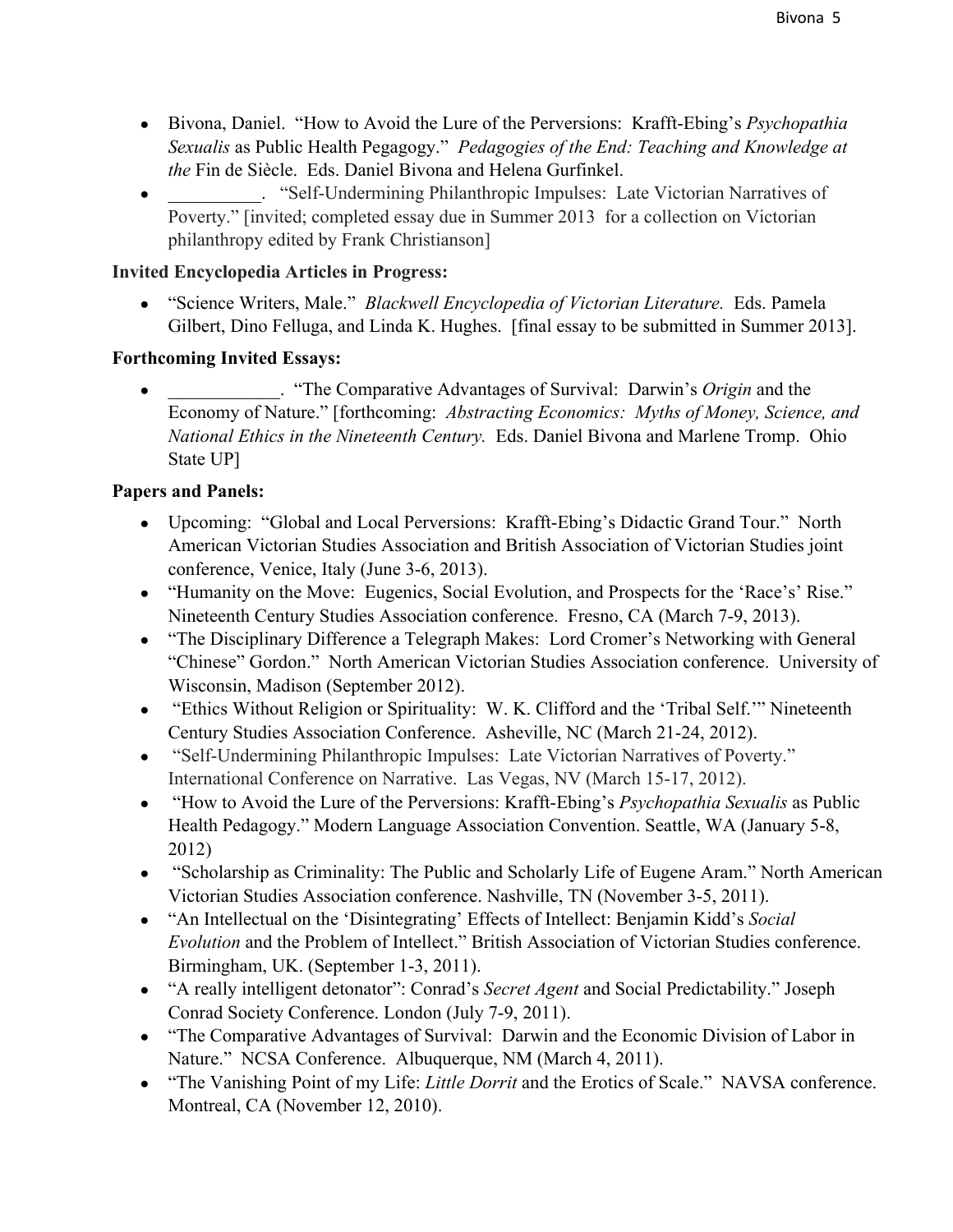- "Performing 'Burton': Richard F. Burton's Anti-Sensationalism." NCSA conference. Tampa, Florida (March 12, 2009).
- "The only way to get rid of a temptation is to yield to it': the Changing Face of Hyde in Twentieth Century Hollywood Film Versions of *Dr. Jekyll and Mr. Hyde."* "Popular Darwinism" panel (Panel organizer). Southwest Texas PCA/ACA conference. Albuquerque, NM (February 10-13, 2010).
- Commentator, "Masculinities and Modern Literature" panel. Western Conference on British Studies. Tempe, AZ. (October 23-4, 2009).
- Invited lecture/discussion: "Subjectivity and the British Novel," Spirit of the Senses Salon, Tempe, AZ (September 17, 2008).
- Invited lecture/discussion, "The Problem of 'Character' and the Presidential Primaries," Spirit of the Senses Salon, Phoenix, AZ (February 1, 2008).
- Invited lecture, "T. E. Lawrence: the Man, the Myth, and the Movie," Spirit of the Senses Salon, Paradise Valley, AZ (October 12, 2007).
- Invited discussant, "Popular Culture and Constructions of Masculinity" panel, Western Social Science Association Conference, Phoenix, AZ (April 22, 2006).
- "Aesthetic Instinct and Sexual Taste: Krafft-Ebing and the Instinct of the Perverse." North American Victorian Studies Association Conference, September 29-October 1, 2005, University of Virginia, Charlottesville, VA.
- "The House in the Child and the Dead Mother in the House: Sensational Problems of Household Management." Interdisciplinary Nineteenth-Century Studies Conference, Notre Dame London Center, London, UK, July 8-10, 2003.
- "Teaching Technology Skills in a Literature Class." Workshop. CLTE. Arizona State University. February 19, 2003; English Department, ASU, March 31, 2003.
- Panel member, Curricular Change Panel, Rocky Mountain MLA convention, Scottsdale, AZ, October 10, 2002.
- "Crossing the Border of Hell: Jack London and Charles Masterman Represent the *Abyss*," Midwest Victorian Studies Association Conference, University of Illinois, Chicago, April 20, 2002.
- "Sympathy and Distance: Moments in the Victorian Imagination of Urban Poverty," Colloquium, English Department, Arizona State University, September 26, 2001.
- Debate Moderator, Debate on Darwinism between Michael Shermer and Duane T. Gish, Phoenix, Arizona, June 1, 2001.
- "Poverty, Pity, and Community: Urban Poverty and the Threat to Social Bonds in the Late Victorian Age," Pacific Coast British Studies Conference, Stanford University, April 6-8, 2001.
- Panel presentation: "Controlling and Assessing Online English Courses" (with Greg Glau and Shelley Rodrigo Blanchard). Center for Learning and Teaching Excellence. Arizona State University, October 18, 2000.
- Chair, "Deconstructing Discourse" panel, Southern Comparative Literature Association Conference, Phoenix, Arizona, September 15-17, 2000.
- "Suffering with the Sheep: Greenwood's 'Unsentimental' Journalism of Feeling and Lower Class Work." Interdisciplinary Nineteenth-Century Studies Conference. Yale University, April 6-8, 2000.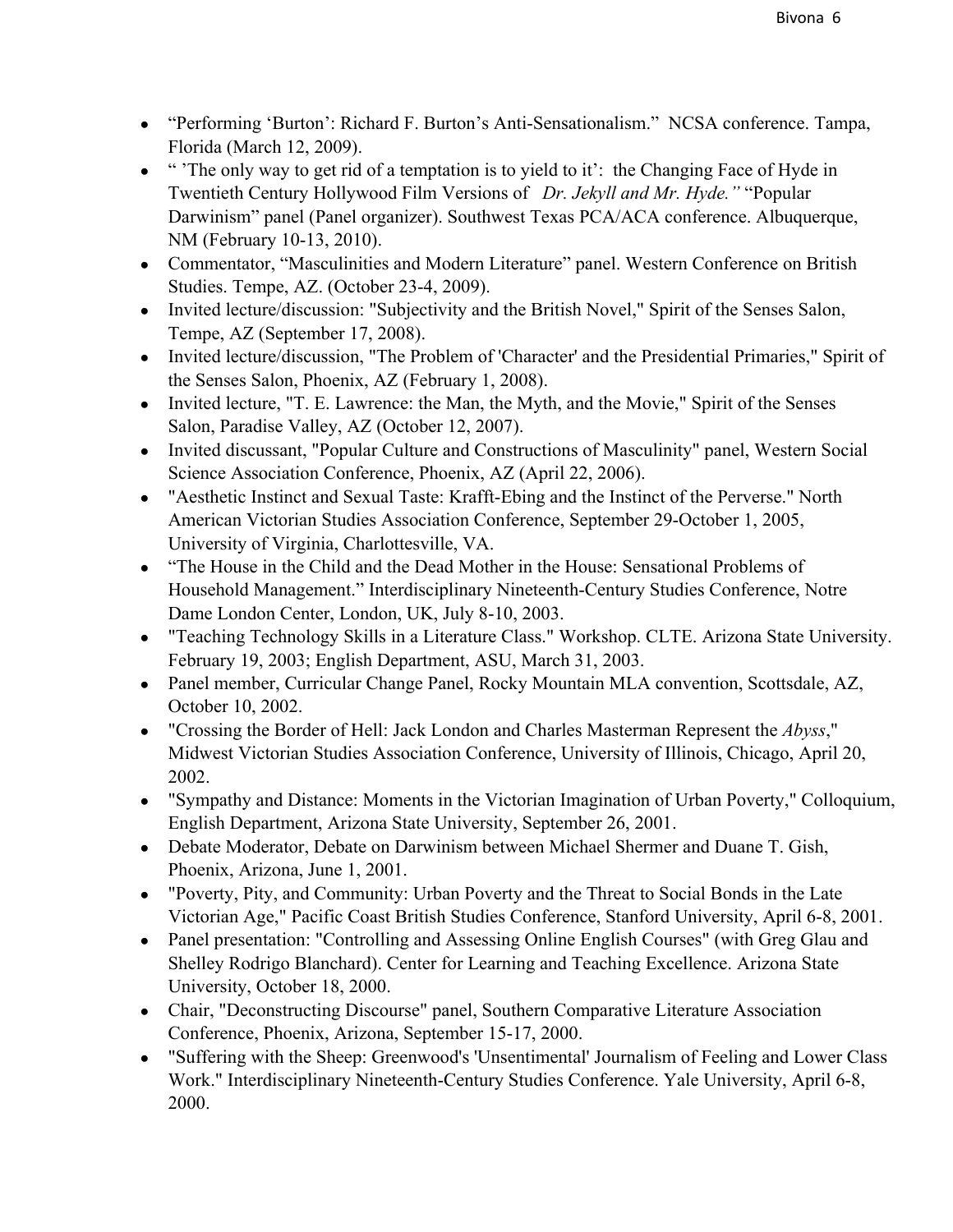- "The Insulating Element of Culture: James Greenwood Inoculates Himself against the Working Classes," The Southwest/Texas Popular Culture Association Conference, Albuquerque, New Mexico, February 10-12, 2000.
- "The Difference Bureaucracy Makes: Joyce Cary's Satire on Indirect Rule," Middle Atlantic Conference on British Studies, New York, April 16-17, 1999.
- Panel Moderator, Southwest Graduate Literature Conference, Arizona State University, March 14, 1999.
- "Poverty As Profession: Jefferies, Wells, London and the "New Journalism," The Southwest/Texas Popular Culture Association Conference, Albuquerque, New Mexico, February 25-7, 1999.
- "Baring in Cairo to Gordon in Khartoum: Indirect Rule and the Symbolic Uses of 'Personality,'" Middle Atlantic Conference on British Studies, New York, April 3-4, 1998.
- "Gordon in Khartoum: Indirect Rule and the Problem of "Personality," Pacific Coast Conference on British Studies, Long Beach, CA, March 27-29, 1998.
- Panel moderator, Colonial and Post-colonial Discourse panel, Southwest Graduate Literature Conference, Arizona State University, Tempe, March 7-9, 1998.
- "Indirect Rule and the Pleasures of Self-Effacement: The Case of T. E. Lawrence," Colloquium, Arizona State University, April 16, 1997.
- "Inquisition as Behavioral Determination: Is Acting 'One of Us' All There Is To Being 'One of Us'?" Joseph Conrad Society Conference, Drexel University, Philadelphia, April 10-13, 1997.
- Panel moderator, British Literature and Empire panel, Southwest Graduate Literature Conference, Arizona State University, Tempe, March 7-9, 1997.
- "The Jungle Boy in the Gray Flannel Suit: Kipling and the Management of Hatred," SCMLA Conference, Houston (October 27, 1995).
- "Dickens' Little Dorrit: the Novel, the Family, and the Police," lecture delivered at Fairfield University (March 22, 1995).
- "T. E. Lawrence Among the Bedouins," Semiotics Association Conference, Philadelphia (October 20-1, 1994).
- "White Father/White Master: H. M. Stanley Plays Father," Interdisciplinary Nineteenth-Century Studies Conference, William and Mary College (April 9-10, 1994).
- Faculty participant in a panel discussion on Mary Shelley's *Frankenstein*, Annenberg School of Communications, Philadelphia (October 28, 1993).
- "'Gladness of Abasement': Lord Cromer and the Professionalization of the Empire," Interdisciplinary Nineteenth-Century Studies Conference, Arizona State University (April 1-2, 1993).
- "Disraeli and Gaskell: Reactionary and Liberal Crowds," Modern Language Association Convention, New York (December 27-30, 1992).
- "Why Africa Needs Europe: H. M. Stanley's 'Dark Continent,'" Northeast Victorian Studies Association Conference, Rutgers University (April 24-26, 1992).
- "Playing the Muslim: Sir Richard Burton's *Pilgrimage* and Negative Cultural Identity," Interdisciplinary Nineteenth-Century Studies Conference, Loyola University, New Orleans (April 10-12, 1992).
- "Alice's Game(s)," NYCEA Conference, Syracuse University (November 1988).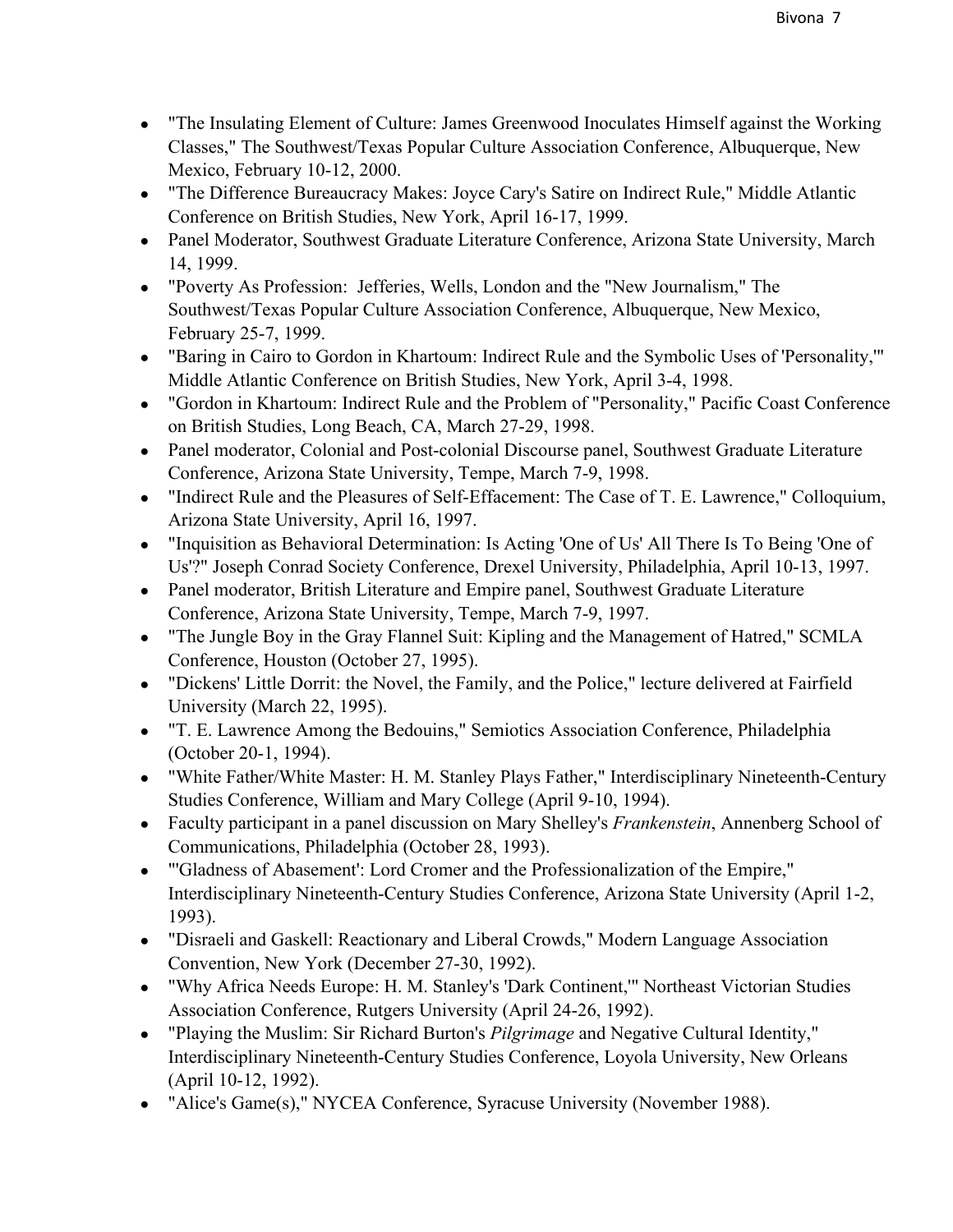● "Empire As Field of Play," Northeast Victorian Studies Association Conference, Wheaton College (April 1987).

# **Administrative Conferences in which I participated:**

- Reinvention Center Conference, Washington, DC (November 17-19, 2004)
- AAC&U Institute, Newport, RI (May 22-26, 2004)
- Reinvention Center Meeting, UCLA, Los Angeles, CA (April 16, 2004) PAC-10+2 Deans' Conference, University of Hawaii, Honolulu, Hawaii (March 22-24, 2004)
- Reinvention Center Meeting, University of Southern California, Los Angeles, CA (March 19, 2002).
- PAC-10+2 Deans' Conference, University of Oregon, Eugene, OR (April 7-9, 2002).
- CASUU Conference, Tucson, AZ (April 14-16, 2002)
- Reinvention Center Conference, University of Maryland, College Park, MD (November 13-15, 2002).
- Association of Departments of English (July 2001).

# **Courses Taught Recently**

# At **Arizona** State University (1996-2012):

- (Fall 2012): Darwin in the [Nineteenth](http://www.google.com/url?q=http%3A%2F%2Fwww.public.asu.edu%2F~dbivona%2F604F12syl.html&sa=D&sntz=1&usg=AFQjCNHKZO3CMeRBedlZTv8OBILNFa8TSQ) Century (graduate seminar)
- (Fall 2012): History of the British Novel [\(undergraduate](http://www.google.com/url?q=http%3A%2F%2Fwww.public.asu.edu%2F~dbivona%2F452F12syl.html&sa=D&sntz=1&usg=AFQjCNGfAqP4iP1O2mvNtT6oKAHC2iMwhw) seminar)
- Victorian [Sexuality](http://www.google.com/url?q=http%3A%2F%2Fwww.public.asu.edu%2F~dbivona%2F635S10syl.htm&sa=D&sntz=1&usg=AFQjCNExNMUP5phrHVIQKeWWB2i9bowuRg) (graduate seminar)
- $\bullet$  [19](http://www.google.com/url?q=http%3A%2F%2Fwww.public.asu.edu%2F~dbivona%2F222S10syl.htm&sa=D&sntz=1&usg=AFQjCNGtMNyrZalUI9WJkE3K3k_IrnaZZA)<sup>[th](http://www.google.com/url?q=http%3A%2F%2Fwww.public.asu.edu%2F~dbivona%2F222S10syl.htm&sa=D&sntz=1&usg=AFQjCNGtMNyrZalUI9WJkE3K3k_IrnaZZA)</sup> [and](http://www.google.com/url?q=http%3A%2F%2Fwww.public.asu.edu%2F~dbivona%2F222S10syl.htm&sa=D&sntz=1&usg=AFQjCNGtMNyrZalUI9WJkE3K3k_IrnaZZA) 20<sup>th</sup> Century British [Literature](http://www.google.com/url?q=http%3A%2F%2Fwww.public.asu.edu%2F~dbivona%2F222S10syl.htm&sa=D&sntz=1&usg=AFQjCNGtMNyrZalUI9WJkE3K3k_IrnaZZA) (undergraduate large lecture)
- [Darwin's](http://www.google.com/url?q=http%3A%2F%2Fwww.public.asu.edu%2F~dbivona%2F430F10syl.html&sa=D&sntz=1&usg=AFQjCNGgqAa2L1ufR05ozbWcrSDxFBI__w) *[Origin](http://www.google.com/url?q=http%3A%2F%2Fwww.public.asu.edu%2F~dbivona%2F430F10syl.html&sa=D&sntz=1&usg=AFQjCNGgqAa2L1ufR05ozbWcrSDxFBI__w)* and [Victorian](http://www.google.com/url?q=http%3A%2F%2Fwww.public.asu.edu%2F~dbivona%2F430F10syl.html&sa=D&sntz=1&usg=AFQjCNGgqAa2L1ufR05ozbWcrSDxFBI__w) Culture (undergraduate)
- Research Methods in [Literature](http://www.google.com/url?q=http%3A%2F%2Fwww.public.asu.edu%2F~dbivona%2F500F10syl.html&sa=D&sntz=1&usg=AFQjCNHRadqci7f5lUPXqMJML6uQ11eUyg) (graduate)
- Victorian [Sexuality](http://www.google.com/url?q=http%3A%2F%2Fwww.public.asu.edu%2F~dbivona%2F430F09syl.htm&sa=D&sntz=1&usg=AFQjCNGSC8mim70VxUZz1WPFnYtLn4_gcw) (undergraduate seminar)
- [Darwin's](http://www.google.com/url?q=http%3A%2F%2Fwww.public.asu.edu%2F~dbivona%2F430S09syl.htm&sa=D&sntz=1&usg=AFQjCNFYSepjB7V7so9G8wAWkZtPfYIH3A) *[Origin](http://www.google.com/url?q=http%3A%2F%2Fwww.public.asu.edu%2F~dbivona%2F430S09syl.htm&sa=D&sntz=1&usg=AFQjCNFYSepjB7V7so9G8wAWkZtPfYIH3A)* and [Victorian](http://www.google.com/url?q=http%3A%2F%2Fwww.public.asu.edu%2F~dbivona%2F430S09syl.htm&sa=D&sntz=1&usg=AFQjCNFYSepjB7V7so9G8wAWkZtPfYIH3A) Culture (undergraduate seminar)
- The [Empire](http://www.google.com/url?q=http%3A%2F%2Fwww.public.asu.edu%2F%257Edbivona%2F452F07syl.htm&sa=D&sntz=1&usg=AFQjCNHyDYHWaT6JEtCY0gPfGJcx1KYfkw) and the Novel (undergraduate)
- [Nineteenth](http://www.google.com/url?q=http%3A%2F%2Fwww.public.asu.edu%2F%257Edbivona%2F329F07syl.htm&sa=D&sntz=1&usg=AFQjCNGOdMmGtMz3MLrbX_CUm7Q0PcuFvw) Century Fiction (undergraduate)
- 19th Century [Sexuality:](http://www.google.com/url?q=http%3A%2F%2Fwww.public.asu.edu%2F%257Edbivona%2F604S07syl.html&sa=D&sntz=1&usg=AFQjCNHAYLJOsg2a9silQrVu9mYmvV1dCA) Britain and France (graduate seminar, team-taught with Rachel Fuchs, Department of History)
- Victorian [Masculinities](http://www.google.com/url?q=http%3A%2F%2Fwww.public.asu.edu%2F~dbivona%2F430S06syl.html&sa=D&sntz=1&usg=AFQjCNGTtlgwXHxBX2xWU6Rr-XBp00E6Lg) (graduate and undergraduate)
- The Spectacle of Loss in the [Nineteenth](http://www.google.com/url?q=http%3A%2F%2Fwww.public.asu.edu%2F%257Edbivona%2F430S05syl.html&sa=D&sntz=1&usg=AFQjCNFe6qsFJ0OSwc2moRFZlGLAsEMG_Q) Century (graduate and undergraduate)
- [Victorians](http://www.google.com/url?q=http%3A%2F%2Fwww.public.asu.edu%2F%257Ecajsa%2Fvictoriancharacter.html&sa=D&sntz=1&usg=AFQjCNGuq6VbB_DZtpB4k7fYpx6CvbElHQ) and the Problem of 'Character' (graduate and undergraduate)
- "Human Disease and Society" Learning Community
- Victorian [Sexuality](http://www.google.com/url?q=http%3A%2F%2Fwww.public.asu.edu%2F%257Edantonio%2Fvictorian03%2F&sa=D&sntz=1&usg=AFQjCNEkXW9rZUeRhbW7bbd2KYUDScZUyg) (graduate and undergraduate)
- Victorian [Sensations](http://www.google.com/url?q=http%3A%2F%2Fwww.public.asu.edu%2F%257Ecajsa%2Fsensation&sa=D&sntz=1&usg=AFQjCNFS7so1XIjIfjXIN42l1UkWRRavJg) (undergraduate)
- [Imagining](http://www.google.com/url?q=http%3A%2F%2Fwww.public.asu.edu%2F%257Edbivona%2FClassFrame.html&sa=D&sntz=1&usg=AFQjCNGc9KlSqbmOPGG4Bs-dUEqoMcv3Dw) Class in the Victorian Period (graduate and undergraduate)
- Victorian [Sexuality](http://www.google.com/url?q=http%3A%2F%2Fwww.public.asu.edu%2F%257Edbivona%2F430S01Frame-4.html&sa=D&sntz=1&usg=AFQjCNEfvAouc0sskiu9trO8Y50XG2q9NQ) (graduate and undergraduate)
- Advanced [Composition](http://www.google.com/url?q=http%3A%2F%2Fwww.public.asu.edu%2F%257Edbivona%2F105sylF99.html&sa=D&sntz=1&usg=AFQjCNHhUSjQOmbTJB0uupFYhUcMOelpkw) (undergraduate)
- Victorian [Masculinities](http://www.google.com/url?q=http%3A%2F%2Fwww.public.asu.edu%2F~dbivona%2F43099syl.html&sa=D&sntz=1&usg=AFQjCNHFZGpFVNAfjtArigVoR6naHWnqAg) (graduate and undergraduate)
- British [Literature,](http://www.google.com/url?q=http%3A%2F%2Fwww.public.asu.edu%2F~dbivona%2F22299syl.html&sa=D&sntz=1&usg=AFQjCNFQNi_sncMvcxW4zIRDSoi5C2lq8g) 19th and 20th Centuries (undergraduate)
- [Aestheticism](http://www.google.com/url?q=http%3A%2F%2Fwww.public.asu.edu%2F~dbivona%2F430syl.html&sa=D&sntz=1&usg=AFQjCNE29xnpQk_WooFVdNgmuFX4Z_k78Q) and Decadence (graduate and undergraduate)
- Research Methods and Critical [Methodology](http://www.google.com/url?q=http%3A%2F%2Fwww.public.asu.edu%2F~dbivona%2F500syl.html&sa=D&sntz=1&usg=AFQjCNHxUEUBvN8gwiVphiMD2ouVj1xuSA) (graduate)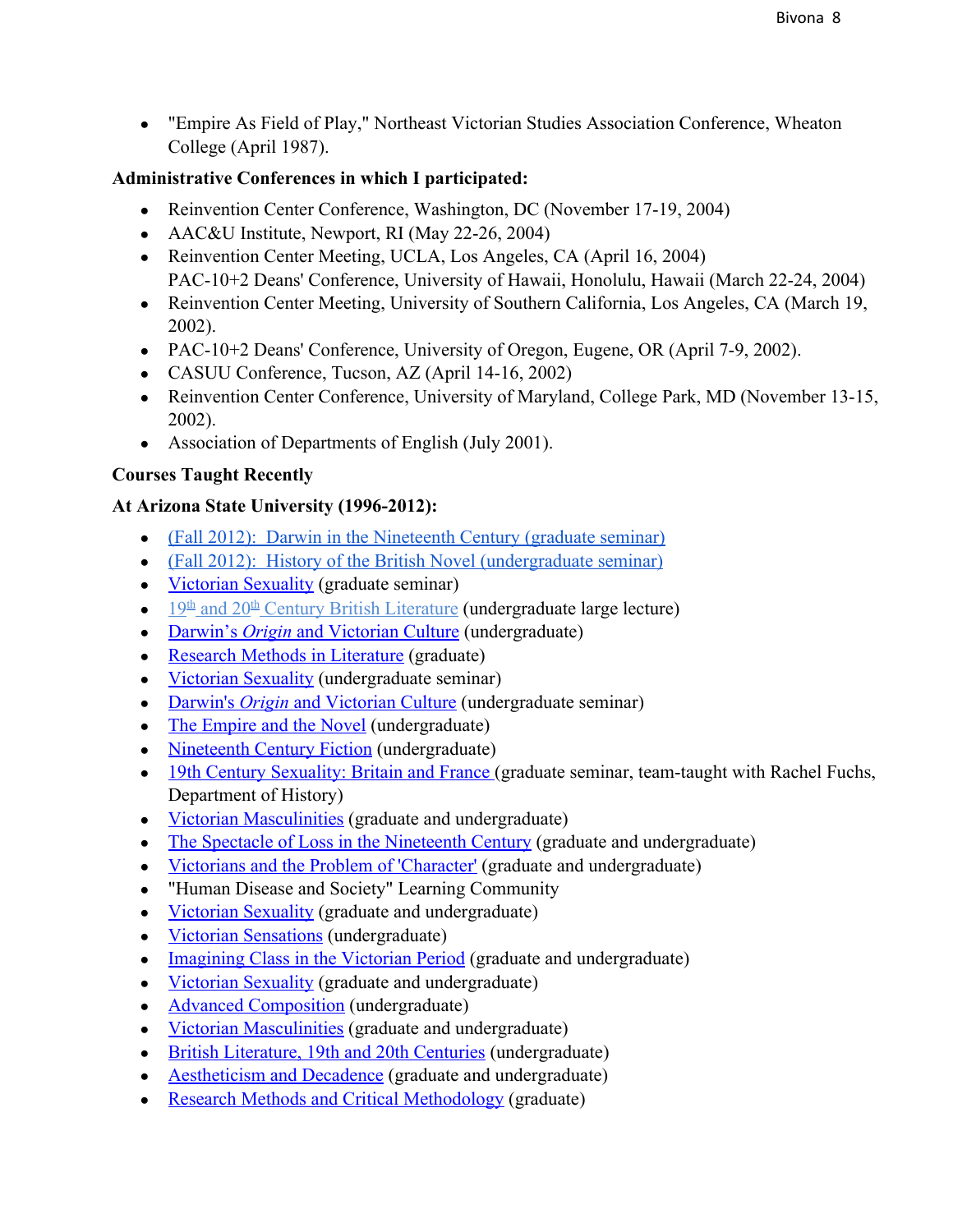- [Victorian](http://www.google.com/url?q=http%3A%2F%2Fwww.public.asu.edu%2F~dbivona%2F426syl.html&sa=D&sntz=1&usg=AFQjCNH2VDUm8Z9YtRsg_hH9NLMaqeTgSQ) Poetry (graduate and undergraduate)
- British [Literature,](http://www.google.com/url?q=http%3A%2F%2Fwww.public.asu.edu%2F~dbivona%2F222syl.html&sa=D&sntz=1&usg=AFQjCNG3kyxnZJzY62jlAbthUOyhR4ZgbQ) 19th and 20th Centuries (undergraduate)
- Nineteenth-Century Fiction (graduate and undergraduate)
- [Introduction](http://www.google.com/url?q=http%3A%2F%2Fwww.public.asu.edu%2F~dbivona%2F200syl.html&sa=D&sntz=1&usg=AFQjCNFGUN1YYb6AIQkOGjVx-zMoYl0Prw) to Literature (undergraduate)

### **At University of Pennsylvania except where noted (19881995):**

- The Uses of Empire (graduate)
- "Unwholesome" Victorian Fictions: The Counter-Discourse of a Therapeutic Culture
- The Work of Ruling: Colonial Discourse as Managerial Discourse (graduate)
- Imagining Poverty During the Victorian Age (graduate)
- Dandies, Aesthetes, and 'Manly' Men: Aestheticism, Decadence, and Adventure
- Early 19th-Century British Novel (graduate)
- The British Adventure Novel
- Domestic Spaces and Foreign Places in the American Novel
- The Nineteenth-Century Novel
- Imagining the 'Primitive' in the Age of Darwin
- The British Novel,  $1660-1925$
- British Poetry Since Pope
- The Gothic Novel and Its Victorian Progeny
- Darwin's Plots
- Conrad and Kipling
- The Work of Empire
- Dickens and Dostoyevsky
- Thomas Hardy in Context
- Transformational Grammar (Rhode Island College)
- History of the English Language (Rhode Island College)
- Postcolonial Fiction (Rowan)
- Introduction to Literary Studies (Rowan)

(In addition to the courses listed above, I have also taught a variety of writing and literature courses while filling the roles of instructor at Lesley College, teaching assistant at Brown University, Instructor at Northeastern University, and part-time Instructor at Stonehill College and the Community College of Rhode Island.)

### **Ph.D. Dissertations and M.A. Theses at ASU:**

### **Completed:**

- Directed: Rachel Sims (M.A.); defended in Spring 2012
- Directed: Alison Bangerter (M.A.); defended in Spring 2012
- Co-directed: Rachel Rochester (M.A.); defended in Fall 2011
- Directed: Amy D'Antonio (Ph.D.); defended in Spring 2009
- Directed: Samantha Briggs (M.A.); defended in Fall 2008
- Directed: Heather Hoyt (Ph.D); defended in Spring 2006
- Directed: Courtney Tinnan (M.A.); defended in Spring 2006
- Directed: Bina Mehta (M.A.); defended in Spring 2006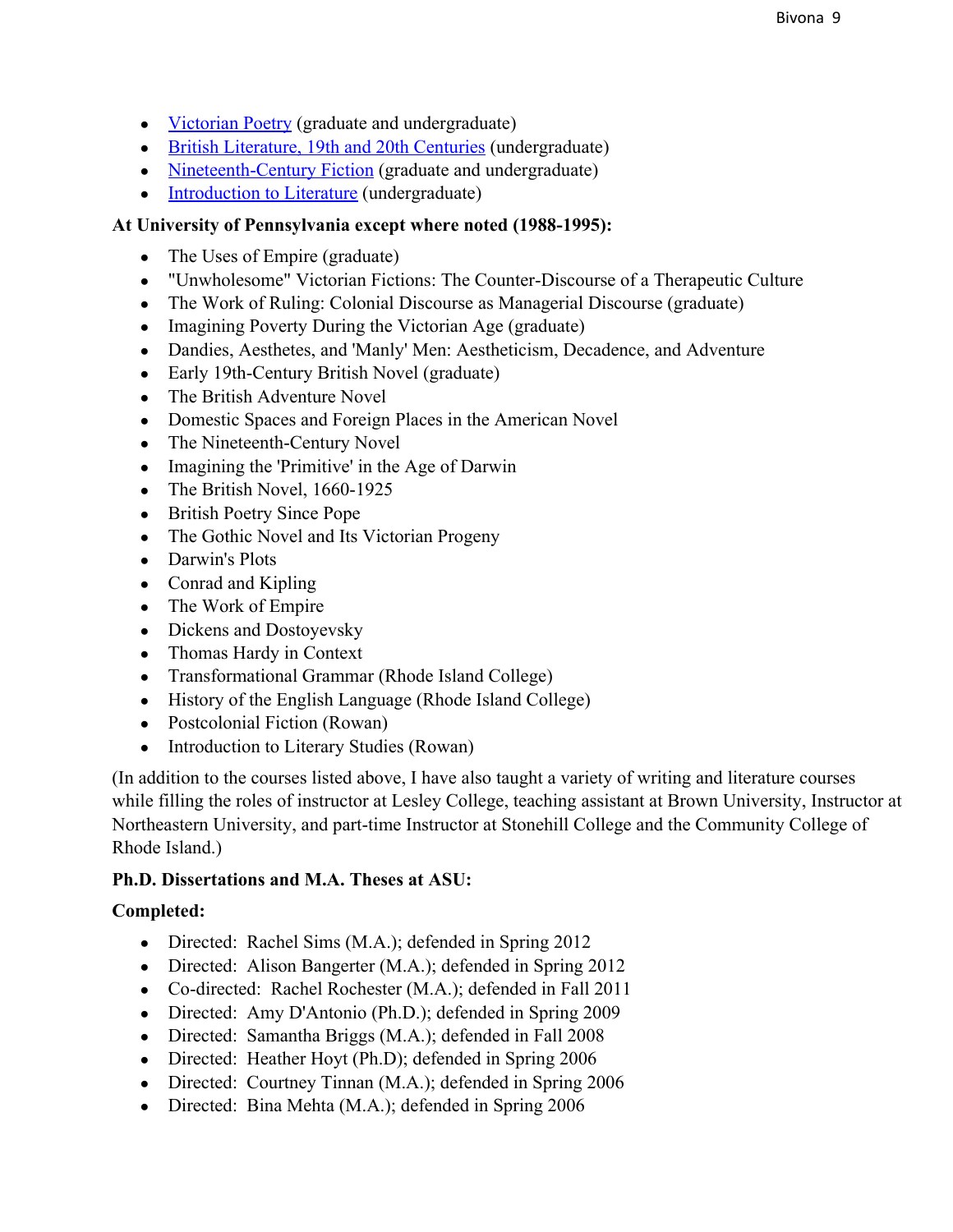- Directed: Sean Cleveland (M.A.); defended in Spring 2001
- Directed: Ricky Fountain (M.A.); defended in Spring 1999
- Directed: Priscilla Van Dam (M.A.); defended in Spring 1998
- Directed: Kimber L. Knutson (M.A.); defended in Fall 1997
- Read: Laura Pfeffer Waugh (Ph.D.); defended in Spring 2013
- Read: Leah Pate (Ph.D.); defended in Fall 2012
- Read: Scott Smith (M.A.); defended in Spring 2012
- Read: Rosemary K. Smith (M.A.); defended in Fall 2010
- Read: Kirsti Cole (Ph.D); defended in Spring 2008
- Read: Dana Tait (Ph.D.); defended in Fall 2007
- Read: Cajsa Baldini (Ph.D.); defended in Spring 2005
- Read: Gary Walker (Ph.D.); defended in Spring 2004
- Read: Nowell Marshall (M.A.); defended in Spring 2003
- Read: Rajeev Nair (Ph.D.); defended in Spring 2002
- Read: Lisa Higa (M.A.); defended in Spring 2002
- Read: Tiffany Chen (Ph.D.); defended in Spring 2001
- Read: Jeff Ritchie (Ph.D.); defended in Spring 2000
- Read: Ahmed Almansour (M.A.); defended in Fall 1999
- Read: Tricia Farwell (M.A.); defended in Spring 1998

### **Ongoing:**

- Directing: Bina Mehta (Ph.D.)
- Directing: Kate Frost (Ph.D.)
- Directing: Max Hohner (Ph.D.)
- Directing: Monica Boyd (Ph.D.)
- Directing: Marie Rauschenberger (M.A. Applied Project)
- Reading: Laura Pfeffer Waugh (Ph.D.)
- Reading: Kaitlin Gowan (Ph.D.)
- Reading: Kent Linthicum (Ph.D.)
- Reading: Sydney Lines  $(M.A.)$

### **Honors Theses:**

- Read: Isabella De Luz (Spring 2013)
- Read: Aimee Tucker (Spring 2010)
- Read: Michelle Zelechowski (Spring 2010)
- Read: Laurel Warner (Fall 2009)
- Directed: Sarah Maschoff (Spring 2009)
- Read: Katrina Bender (Spring 2009)
- Directed: Lindsay Heyen (Spring 2005)
- Directed: Lauren Simek (Spring 2003)

### **Undergraduate Independent Studies:**

• Mollie Connelly (Fall 2010)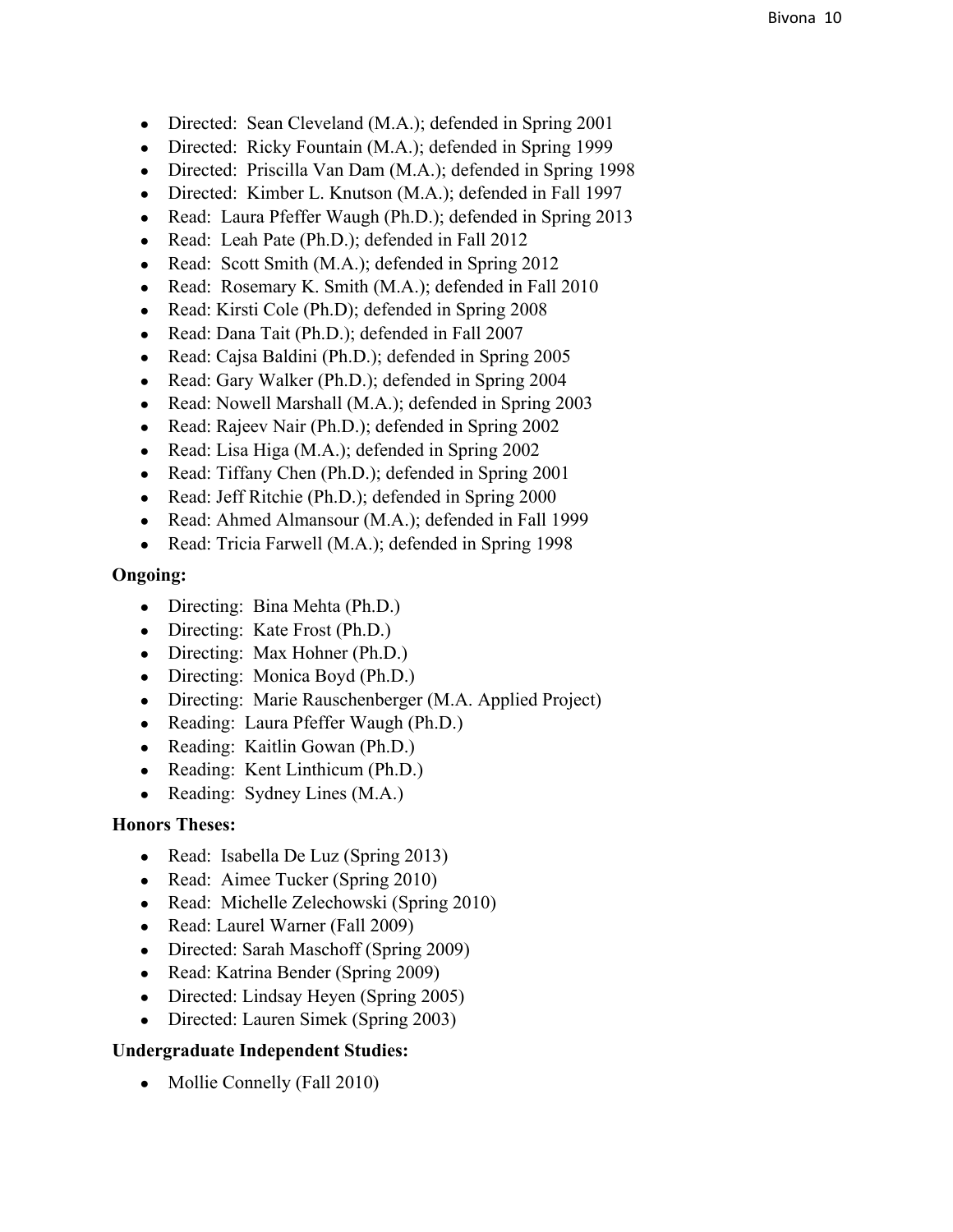• Joy North (Spring 2010)

## **Graduate Independent Studies:**

- Max Hohner (Spring 2013)
- Sydney Lines (Spring 2012)
- Monica Boyd (Spring 2012)
- Alison Bangerter (Fall 2011)
- Rachel Sims (Fall  $2011$ )

### **Ph.D. Dissertations at UPenn:**

- Directed: Ian Strachan, Ph.D. awarded 1995 [Carter Woodson Fellow, University of Virginia, 1998-9 and currently Associate Professor of English, University of Nassau]
- Read: Vivienne Rundle, Ph.D. awarded 1992 [currently Associate Professor of English, University of Calgary]
- Read: Jennifer DeVere Brody, Ph.D. awarded 1992 [currently Associate Professor of English, University of Illinois at Chicago]
- Read: Frederick de Naples, Ph. D. awarded 1995 [currently Professor of English and Chair, Bronx Community College, City University of New York]

### **Membership in Academic Organizations:**

- Modern Language Association
- North American Victorian Studies Association (Board Member: 2013)
- Nineteenth Century Studies Association (Board Member: 2009-15)
- The Joseph Conrad Society
- British Association of Victorian Studies

### **Manuscript Reviewing, External Reviewing, and Other Professional Service**

- Upcoming: Local Arrangements and Program committee co-chair for the 1016 North American Victorian Studies Association conference in Phoenix.
- Cochair, Local Arrangements Committee for the 2011 Nineteenth Century Studies Association Conference in Albuquerque, NM (March 2-6, 2011)
- Contributor to *Routledge Annotated Bibliography of English Studies* (2008-2010)
- Reviewed manuscripts for Cambridge University Press (2), *Novel, Contours,* Ohio State University Press, *Nineteenth Century Contexts* (2)*, Victorian Studies* (2)*,* Fairleigh Dickinson University Press, University Press of Virginia, Stanford University Press (2), *Victorian Review, BRANCH* ("Britain, Representation, and Nineteenth-Century History"), *The Scottish Geographical Journal.*
- Reviewed proposals for Broadview Press (4) and the Humanities and Social Sciences Research Center of Canada (3).
- External reviewer for Dibner Institute Fellowship for the History of Science and Technology, MIT, 2001
- External reviewer on four tenure cases (Purdue [2001], Colby [2002], University of Oregon, and University of South Florida [2011])

# **Administrative and Committee Work and Miscellaneous Departmental and University**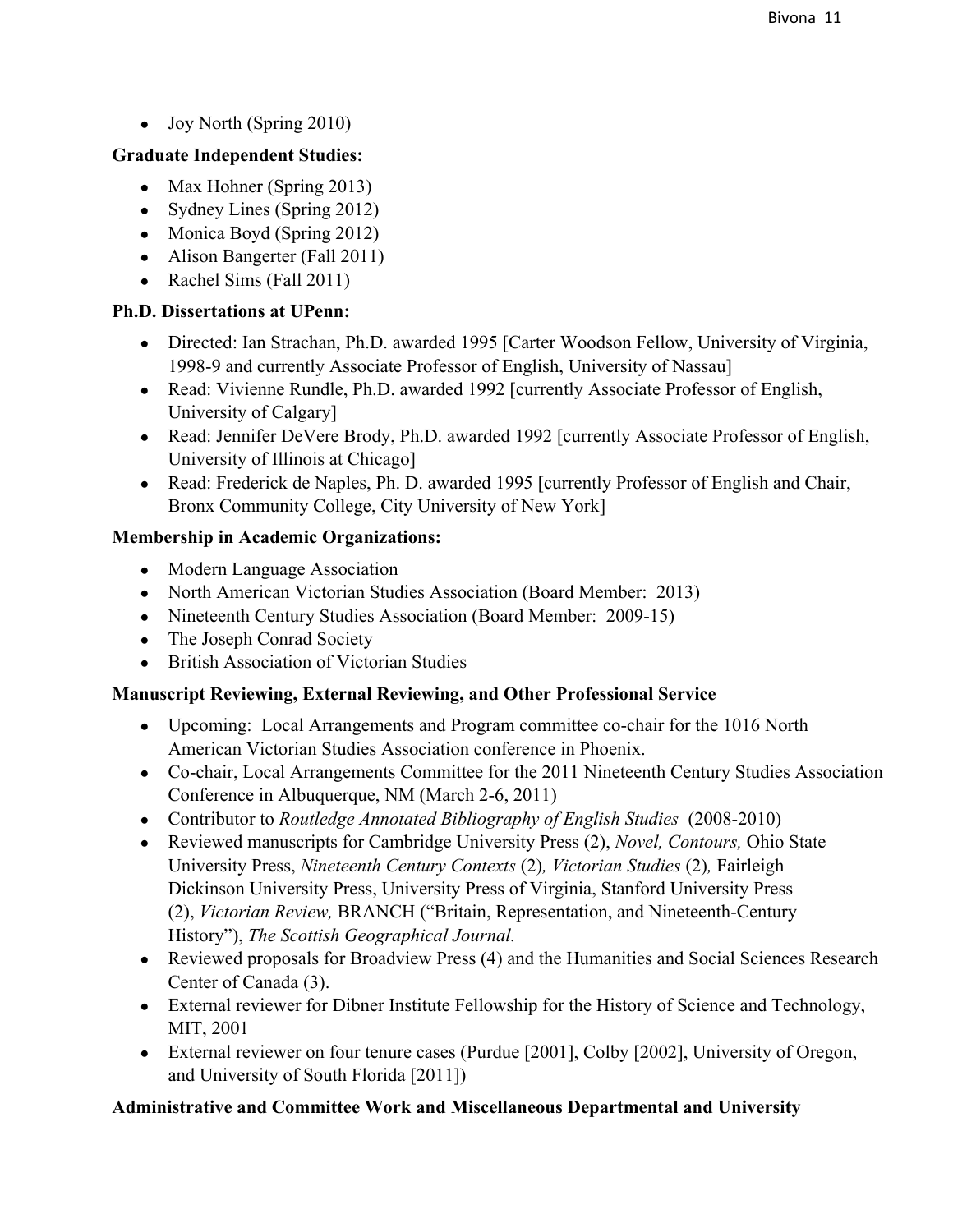# **Service (at ASU):**

- Member, English Department Personnel Committee (August 2011-2013)
- Chair, Assistant Professor of Late Nineteenth and Early Twentieth Century British Literature search committee (2012-13).
- Founding Director of ASU English Department's Study Abroad Program: "London: Literature and Theater" (2010-present).
- Member, Romantics Search Committee (2009-10)
- Mock Interviewer of Graduate Students (2000-2011)
- Contributor (2) to professionalization workshops organized by GSEA (2008-2009)
- Presenter on "Applying to Graduate School," English Club (Summer 2009)
- Member, English Department Personnel Committee (August 2008-2010)
- Interim Director, M.A. in Literature program, English Department (July 2007-January 2008)
- Director of the CLAS Learning Communities Institute (July 2007-July 2009)
- Divisional Dean of Undergraduate Programs, College of Liberal Arts and Sciences (July 2004-June 2007)
- Associate Dean for Academic Programs, College of Liberal Arts and Sciences (January 2002-June 2004)
- Chair of the English Department  $(2000)$ -January 2002)
- Associate Chair of the English Department (1998-9)
- Faculty Senator  $(1997-1999)$
- Member, Student-Faculty Policy Committee of the Academic Senate (1998-1999)
- Chair, Affirmative Action Committee of the English Department (1998-9)
- Chair, Subcommittee on Curriculum Review (1997-8)
- Member, Search Committee for Literary Theory (1997-8)
- Member, the English Department By-Laws Committee (1996-8)
- Member, the English Department Ph.D. Committee (1996-)
- Member, the English Department M.A. Committee (1998-)
- Member, the English Department Graduate Committee (1998-)
- Member, Gateway Course Subcommittee to the Curriculum Review Committee (1996-7)
- Member, Subcommittee to the Curriculum Review Committee to design Postcolonial Courses (1996)
- Member, The Creative and Scholarly Activities Committee (1996-7)

# **Recent Past Administrative and Committee Work (at UPenn, except where noted):**

- Director, Penn-in-London Program (Summer 1994).
- Director, Honors Program, English Department, 1990-91
- Director, The Writing Center, Brown University, 1983-84
- Chair, Assistant Professor Committee, English Department, 1989-1990
- Member, Senior Modernist Search Committee, English Department, 1989-1990
- Member, Committee on Graduate Admissions, English Department, 1993
- Member, Neighborhood Schools Subcommittee, Penn Faculty and Staff Neighbors (1992– 1993).